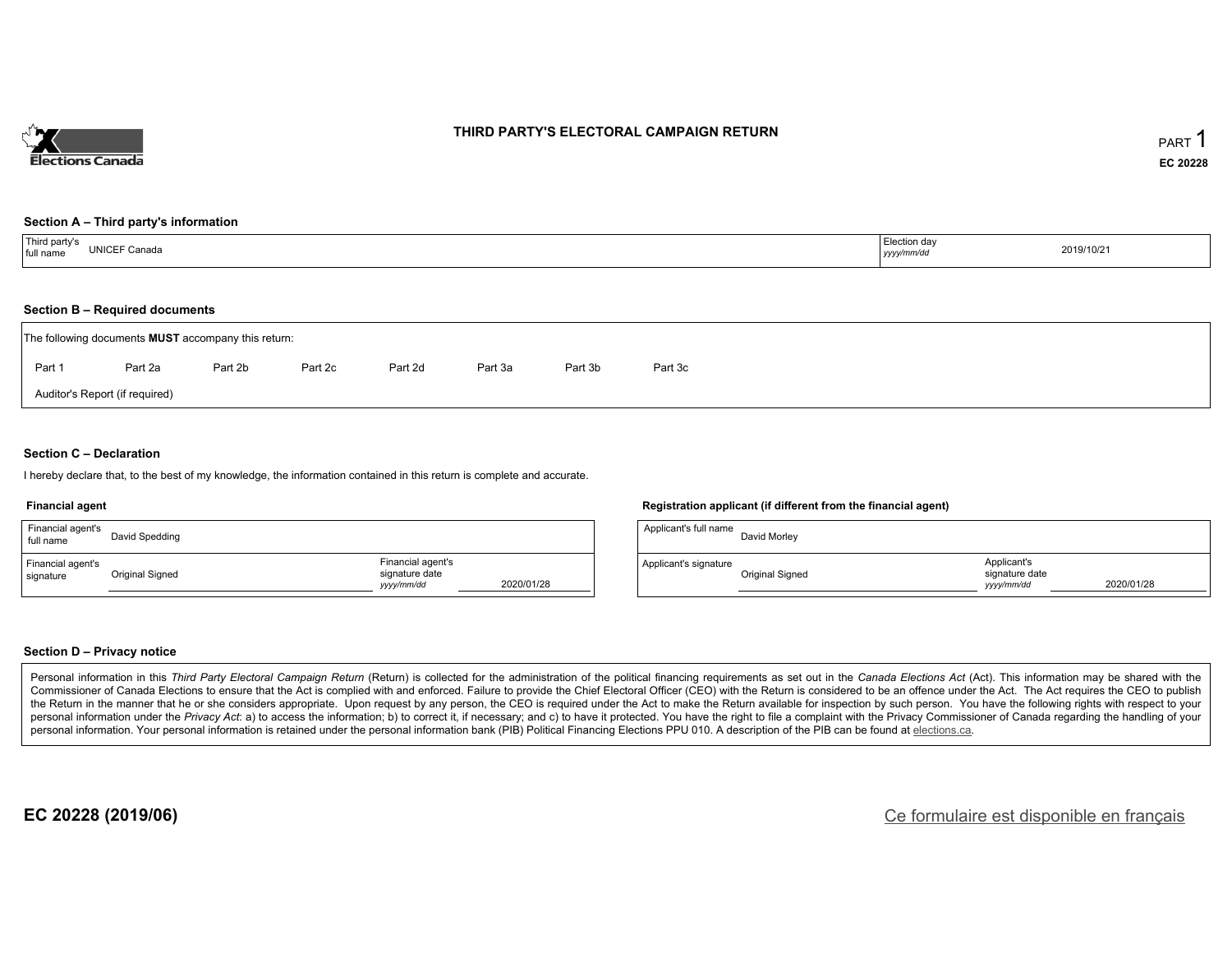

## **THIRD PARTY'S ELECTORAL CAMPAIGN RETURN HIRD PARTY'S ELECTORAL CAMPAIGN RETURN<br>Statement of monetary contributions received PART 2a PART 2a**

**EC 20228**

| No. | Full name | <b>Street</b><br>no.                                                                | <b>Street</b> | Apt. | City | Prov./<br>Terr. | Postal<br>code | Date<br>received                                                               | Individual | <b>Business /</b><br>Commercial<br>organization | Government | Trade union | Corporation<br>without share<br>capital | Unincorporated<br>organization or<br>association |
|-----|-----------|-------------------------------------------------------------------------------------|---------------|------|------|-----------------|----------------|--------------------------------------------------------------------------------|------------|-------------------------------------------------|------------|-------------|-----------------------------------------|--------------------------------------------------|
|     |           |                                                                                     |               |      |      |                 |                | yyyy/mm/dd                                                                     | \$         | \$                                              | \$         | \$          | \$                                      | \$                                               |
|     |           |                                                                                     |               |      |      |                 |                |                                                                                |            |                                                 |            |             |                                         |                                                  |
|     |           |                                                                                     |               |      |      |                 |                |                                                                                |            |                                                 |            |             |                                         |                                                  |
|     |           |                                                                                     |               |      |      |                 |                |                                                                                |            |                                                 |            |             |                                         |                                                  |
|     |           |                                                                                     |               |      |      |                 |                |                                                                                |            |                                                 |            |             |                                         |                                                  |
|     |           |                                                                                     |               |      |      |                 |                |                                                                                |            |                                                 |            |             |                                         |                                                  |
|     |           |                                                                                     |               |      |      |                 |                |                                                                                |            |                                                 |            |             |                                         |                                                  |
|     |           |                                                                                     |               |      |      |                 |                |                                                                                |            |                                                 |            |             |                                         |                                                  |
|     |           |                                                                                     |               |      |      |                 |                |                                                                                |            |                                                 |            |             |                                         |                                                  |
|     |           |                                                                                     |               |      |      |                 |                |                                                                                |            |                                                 |            |             |                                         |                                                  |
|     |           |                                                                                     |               |      |      |                 |                |                                                                                |            |                                                 |            |             |                                         |                                                  |
|     |           |                                                                                     |               |      |      |                 |                |                                                                                |            |                                                 |            |             |                                         |                                                  |
|     |           |                                                                                     |               |      |      |                 |                |                                                                                |            |                                                 |            |             |                                         |                                                  |
|     |           |                                                                                     |               |      |      |                 |                |                                                                                |            |                                                 |            |             |                                         |                                                  |
|     |           |                                                                                     |               |      |      |                 |                |                                                                                |            |                                                 |            |             |                                         |                                                  |
|     |           |                                                                                     |               |      |      |                 |                | Totals carried forward from previous page \$                                   |            |                                                 |            |             |                                         |                                                  |
|     |           |                                                                                     |               |      |      |                 |                | Total amount of monetary contributions by contributors who gave over \$200 (A) |            |                                                 |            |             |                                         |                                                  |
|     |           |                                                                                     |               |      |      |                 |                | Number of contributors who gave over \$200                                     |            |                                                 |            |             |                                         |                                                  |
|     |           | Total amount of monetary contributions by contributors who gave \$200 or less $(B)$ |               |      |      |                 |                |                                                                                |            |                                                 |            |             |                                         |                                                  |
|     |           | Number of contributors who gave \$200 or less                                       |               |      |      |                 |                |                                                                                |            |                                                 |            |             |                                         |                                                  |
|     |           |                                                                                     |               |      |      |                 |                | Total amount of all monetary contributions (A+B)                               |            |                                                 |            |             |                                         |                                                  |
|     |           |                                                                                     |               |      |      |                 |                | Number of contributors who gave monetary contributions                         |            |                                                 |            |             |                                         |                                                  |

| Third<br>party | UNICI<br>Canada | 2019/10/2<br>, yyyy | Page<br>______ | ັ |  |
|----------------|-----------------|---------------------|----------------|---|--|
|----------------|-----------------|---------------------|----------------|---|--|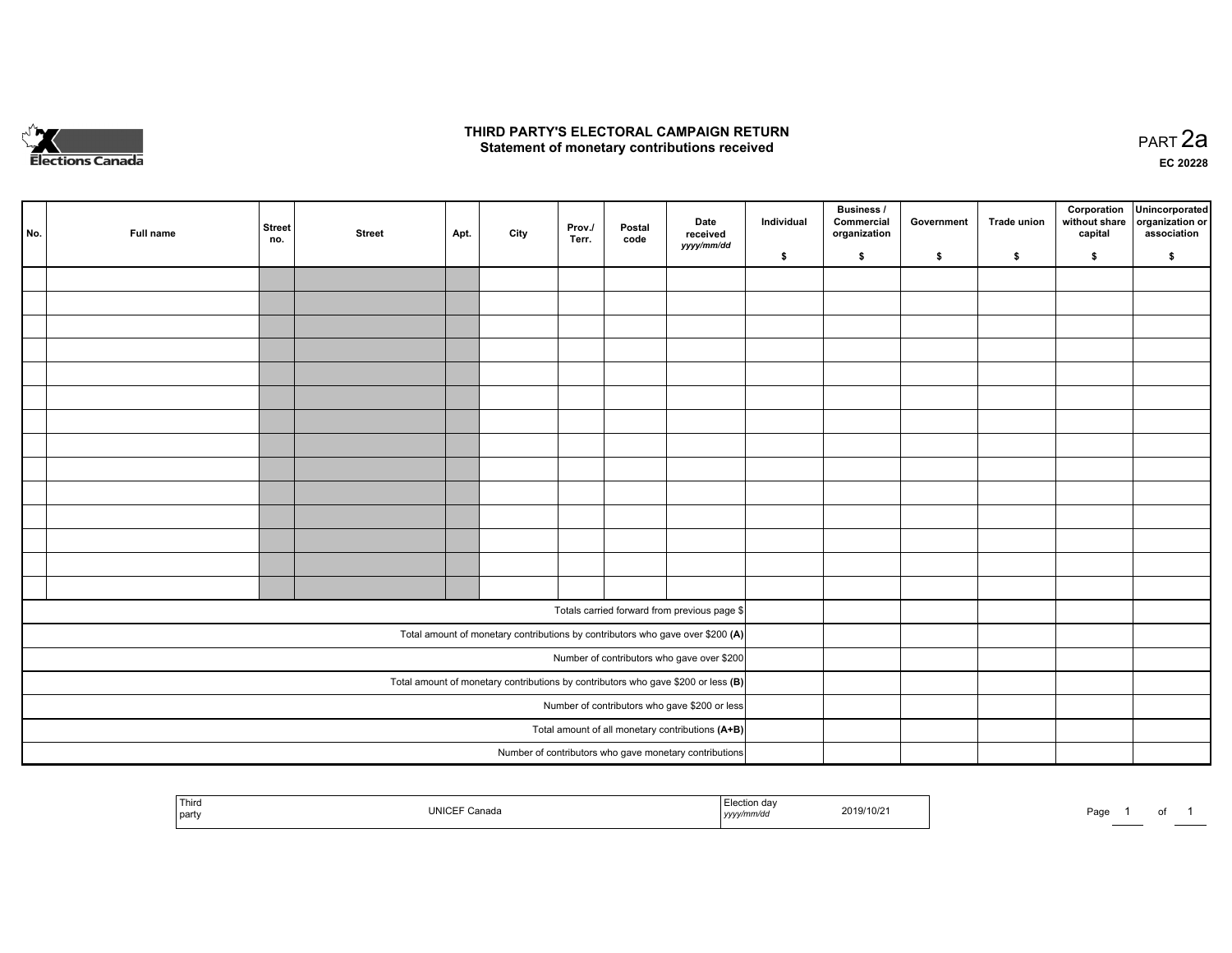

## **THIRD PARTY'S ELECTORAL CAMPAIGN RETURN**  THIRD PARTY'S ELECTORAL CAMPAIGN RETURN<br>Statement of non-monetary contributions received

of 1

| No.                                                                                     | Full name | <b>Street</b><br>no.                          | <b>Street</b> | Apt. | City | Prov.<br>Terr. | Postal<br>code | Date<br>received<br>yyyy/mm/dd                                                     | Individual | <b>Business /</b><br>Commercial<br>organization | Government | Trade union | Corporation<br>without share<br>capital | Unincorporated<br>organization or<br>association |
|-----------------------------------------------------------------------------------------|-----------|-----------------------------------------------|---------------|------|------|----------------|----------------|------------------------------------------------------------------------------------|------------|-------------------------------------------------|------------|-------------|-----------------------------------------|--------------------------------------------------|
|                                                                                         |           |                                               |               |      |      |                |                |                                                                                    | \$         | \$                                              | \$         | \$          | \$                                      | \$                                               |
|                                                                                         |           |                                               |               |      |      |                |                |                                                                                    |            |                                                 |            |             |                                         |                                                  |
|                                                                                         |           |                                               |               |      |      |                |                |                                                                                    |            |                                                 |            |             |                                         |                                                  |
|                                                                                         |           |                                               |               |      |      |                |                |                                                                                    |            |                                                 |            |             |                                         |                                                  |
|                                                                                         |           |                                               |               |      |      |                |                |                                                                                    |            |                                                 |            |             |                                         |                                                  |
|                                                                                         |           |                                               |               |      |      |                |                |                                                                                    |            |                                                 |            |             |                                         |                                                  |
|                                                                                         |           |                                               |               |      |      |                |                |                                                                                    |            |                                                 |            |             |                                         |                                                  |
|                                                                                         |           |                                               |               |      |      |                |                |                                                                                    |            |                                                 |            |             |                                         |                                                  |
|                                                                                         |           |                                               |               |      |      |                |                |                                                                                    |            |                                                 |            |             |                                         |                                                  |
|                                                                                         |           |                                               |               |      |      |                |                |                                                                                    |            |                                                 |            |             |                                         |                                                  |
|                                                                                         |           |                                               |               |      |      |                |                |                                                                                    |            |                                                 |            |             |                                         |                                                  |
|                                                                                         |           |                                               |               |      |      |                |                |                                                                                    |            |                                                 |            |             |                                         |                                                  |
|                                                                                         |           |                                               |               |      |      |                |                |                                                                                    |            |                                                 |            |             |                                         |                                                  |
|                                                                                         |           |                                               |               |      |      |                |                |                                                                                    |            |                                                 |            |             |                                         |                                                  |
|                                                                                         |           |                                               |               |      |      |                |                |                                                                                    |            |                                                 |            |             |                                         |                                                  |
|                                                                                         |           |                                               |               |      |      |                |                |                                                                                    |            |                                                 |            |             |                                         |                                                  |
|                                                                                         |           |                                               |               |      |      |                |                | Totals carried forward from previous page \$                                       |            |                                                 |            |             |                                         |                                                  |
|                                                                                         |           |                                               |               |      |      |                |                | Total amount of non-monetary contributions by contributors who gave over \$200 (A) |            |                                                 |            |             |                                         |                                                  |
| Number of contributors who gave over \$200                                              |           |                                               |               |      |      |                |                |                                                                                    |            |                                                 |            |             |                                         |                                                  |
| Total amount of non-monetary contributions by contributors who gave \$200 or less $(B)$ |           |                                               |               |      |      |                |                |                                                                                    |            |                                                 |            |             |                                         |                                                  |
|                                                                                         |           | Number of contributors who gave \$200 or less |               |      |      |                |                |                                                                                    |            |                                                 |            |             |                                         |                                                  |
| Total amount of all non-monetary contributions (A+B)                                    |           |                                               |               |      |      |                |                |                                                                                    |            |                                                 |            |             |                                         |                                                  |
|                                                                                         |           |                                               |               |      |      |                |                | Number of contributors who gave non-monetary contributions                         |            |                                                 |            |             |                                         |                                                  |
|                                                                                         |           |                                               |               |      |      |                |                |                                                                                    |            |                                                 |            |             |                                         |                                                  |

| Third<br>UNICI<br>下 Canada<br>party | ---<br>.019/10/2<br>$mm^{th}$<br>, yyyyır<br>'mm/ac | Page |
|-------------------------------------|-----------------------------------------------------|------|
|-------------------------------------|-----------------------------------------------------|------|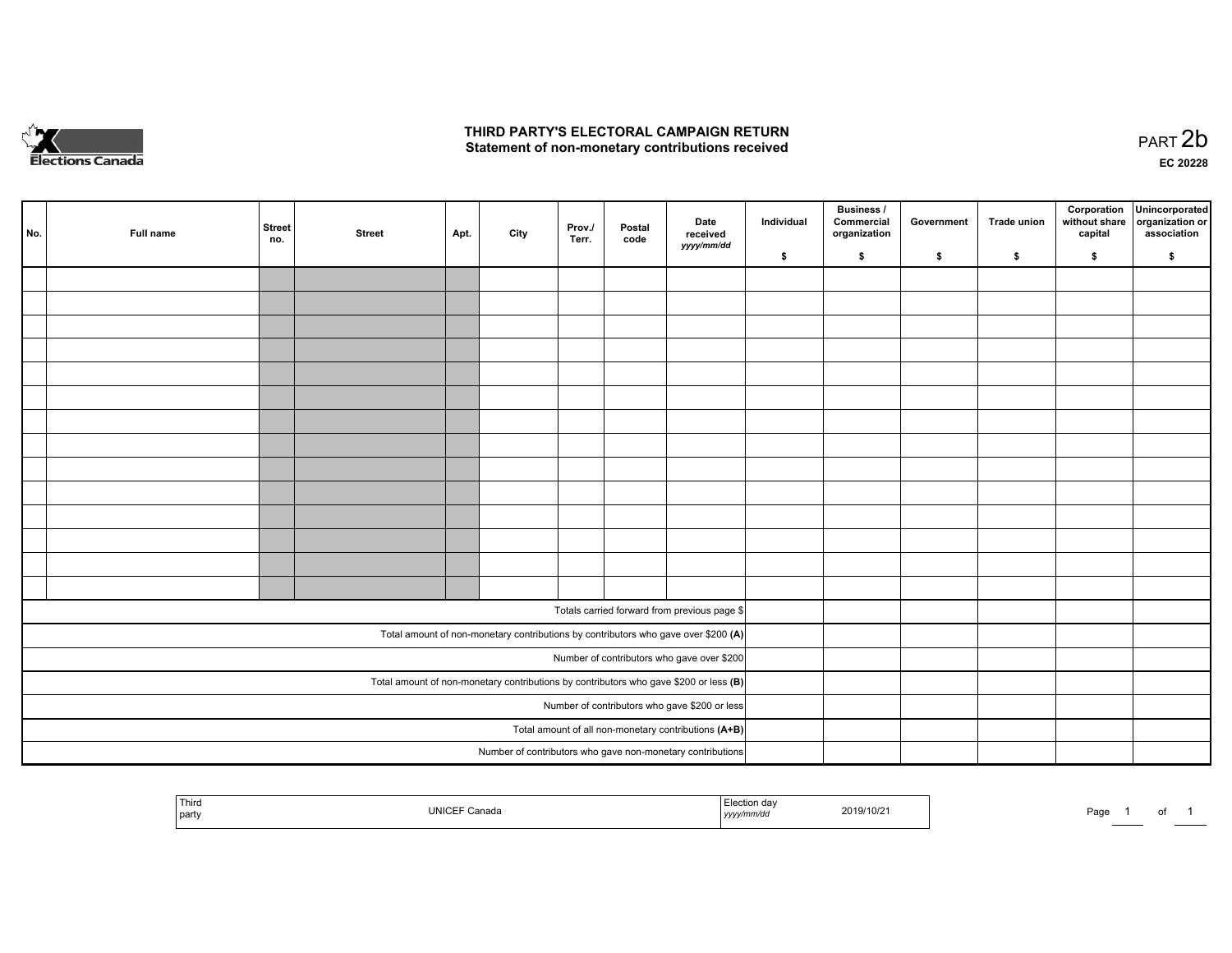

## **THIRD PARTY'S ELECTORAL CAMPAIGN RETURN STATE:** PRACT OF OPPRESS TO PART 2C STATE STATE STATE STATE STATE STATE STATE STATE STATE STATE STATE STATE STA<br>PART 2C Statement of operating loans received

**EC 20228**

| No.                                                             | Full name | <b>Street</b><br>no. | <b>Street</b> | Apt. | City | Prov./<br>Terr. | Postal<br>code | Date<br>received                                             | Individual | <b>Business /</b><br>Commercial<br>organization | Government | <b>Trade union</b> | Corporation<br>capital | Unincorporated<br>without share organization or<br>association |
|-----------------------------------------------------------------|-----------|----------------------|---------------|------|------|-----------------|----------------|--------------------------------------------------------------|------------|-------------------------------------------------|------------|--------------------|------------------------|----------------------------------------------------------------|
|                                                                 |           |                      |               |      |      |                 |                | yyyy/mm/dd                                                   | \$         | \$                                              | \$         | \$                 | \$                     | \$                                                             |
|                                                                 |           |                      |               |      |      |                 |                |                                                              |            |                                                 |            |                    |                        |                                                                |
|                                                                 |           |                      |               |      |      |                 |                |                                                              |            |                                                 |            |                    |                        |                                                                |
|                                                                 |           |                      |               |      |      |                 |                |                                                              |            |                                                 |            |                    |                        |                                                                |
|                                                                 |           |                      |               |      |      |                 |                |                                                              |            |                                                 |            |                    |                        |                                                                |
|                                                                 |           |                      |               |      |      |                 |                |                                                              |            |                                                 |            |                    |                        |                                                                |
|                                                                 |           |                      |               |      |      |                 |                |                                                              |            |                                                 |            |                    |                        |                                                                |
|                                                                 |           |                      |               |      |      |                 |                |                                                              |            |                                                 |            |                    |                        |                                                                |
|                                                                 |           |                      |               |      |      |                 |                |                                                              |            |                                                 |            |                    |                        |                                                                |
|                                                                 |           |                      |               |      |      |                 |                |                                                              |            |                                                 |            |                    |                        |                                                                |
|                                                                 |           |                      |               |      |      |                 |                |                                                              |            |                                                 |            |                    |                        |                                                                |
|                                                                 |           |                      |               |      |      |                 |                |                                                              |            |                                                 |            |                    |                        |                                                                |
|                                                                 |           |                      |               |      |      |                 |                |                                                              |            |                                                 |            |                    |                        |                                                                |
|                                                                 |           |                      |               |      |      |                 |                |                                                              |            |                                                 |            |                    |                        |                                                                |
|                                                                 |           |                      |               |      |      |                 |                |                                                              |            |                                                 |            |                    |                        |                                                                |
|                                                                 |           |                      |               |      |      |                 |                | Totals carried forward from previous page \$                 |            |                                                 |            |                    |                        |                                                                |
|                                                                 |           |                      |               |      |      |                 |                | Total amount of loans by lenders who provided over \$200 (A) |            |                                                 |            |                    |                        |                                                                |
| Number of lenders who provided over \$200                       |           |                      |               |      |      |                 |                |                                                              |            |                                                 |            |                    |                        |                                                                |
| Total amount of loans by lenders who provided \$200 or less (B) |           |                      |               |      |      |                 |                |                                                              |            |                                                 |            |                    |                        |                                                                |
| Number of lenders who provided \$200 or less                    |           |                      |               |      |      |                 |                |                                                              |            |                                                 |            |                    |                        |                                                                |
| Total amount of all loans (A+B)                                 |           |                      |               |      |      |                 |                |                                                              |            |                                                 |            |                    |                        |                                                                |
|                                                                 |           |                      |               |      |      |                 |                | Number of all lenders who provided loans                     |            |                                                 |            |                    |                        |                                                                |

|  | <sup>1</sup> Third<br>`partv | الكالتان | ,,,,,,,,<br>.<br>,,,,, | 2019/10/2 | Doc<br>r dut. |  |  |
|--|------------------------------|----------|------------------------|-----------|---------------|--|--|
|--|------------------------------|----------|------------------------|-----------|---------------|--|--|

Page 1 of 1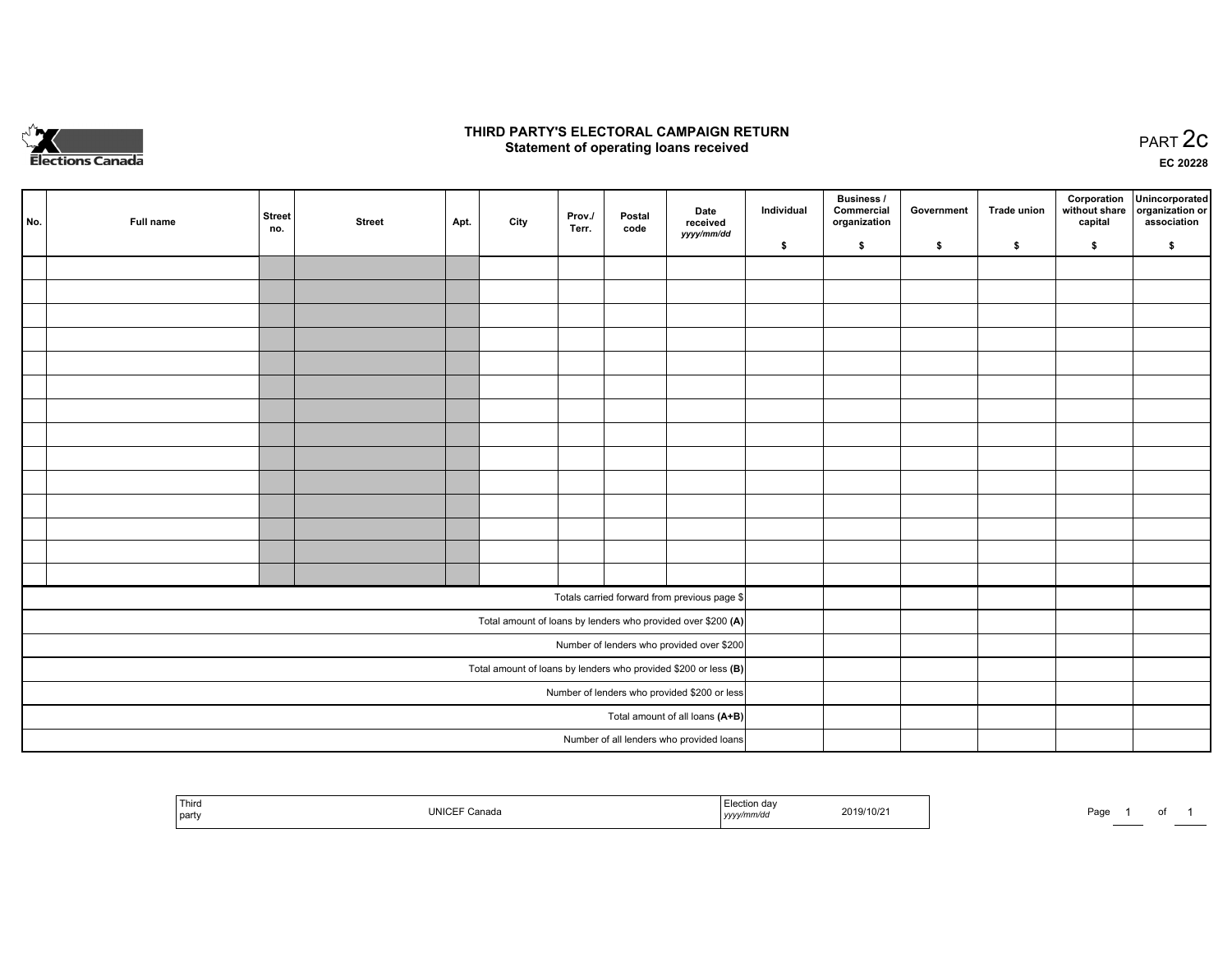

# **THIRD PARTY'S ELECTORAL CAMPAIGN RETURN S** ELECTORAL CAMPAIGN RETURN<br>Summary of inflows PART 2d

| No.   | Type of contributor / lender                 | <b>Monetary</b><br>contributions<br>(Part 2a)<br>\$ | Non-monetary<br>contributions<br>(Part 2b)<br>\$ | Loans<br>(Part 2c)<br>\$ | <b>Total</b><br>\$ | Number of<br>contributors and<br>lenders |
|-------|----------------------------------------------|-----------------------------------------------------|--------------------------------------------------|--------------------------|--------------------|------------------------------------------|
|       |                                              |                                                     |                                                  |                          |                    |                                          |
| 1.    | Individuals                                  |                                                     |                                                  |                          |                    |                                          |
|       | 2. Businesses / Commercial organizations     |                                                     |                                                  |                          |                    |                                          |
| 3.    | Governments                                  |                                                     |                                                  |                          |                    |                                          |
| 4.    | Trade unions                                 |                                                     |                                                  |                          |                    |                                          |
| 5.    | Corporations without share capital           |                                                     |                                                  |                          |                    |                                          |
| 6.    | Unincorporated organizations or associations |                                                     |                                                  |                          |                    |                                          |
| 7.    | Total (items 1 to 6)                         |                                                     |                                                  |                          |                    |                                          |
| Total |                                              |                                                     |                                                  |                          |                    |                                          |
| 8.    | Amount of third party's resources used       |                                                     |                                                  |                          | 8,333.00           |                                          |
| 9.    | Grand total (items 7 and 8)                  |                                                     |                                                  |                          | 8,333.00           |                                          |

| ' Third<br>  party | UNICEF Ca<br>Canada | Election dav<br>yyyy/mm/dd | 2019/10/21 |
|--------------------|---------------------|----------------------------|------------|
|--------------------|---------------------|----------------------------|------------|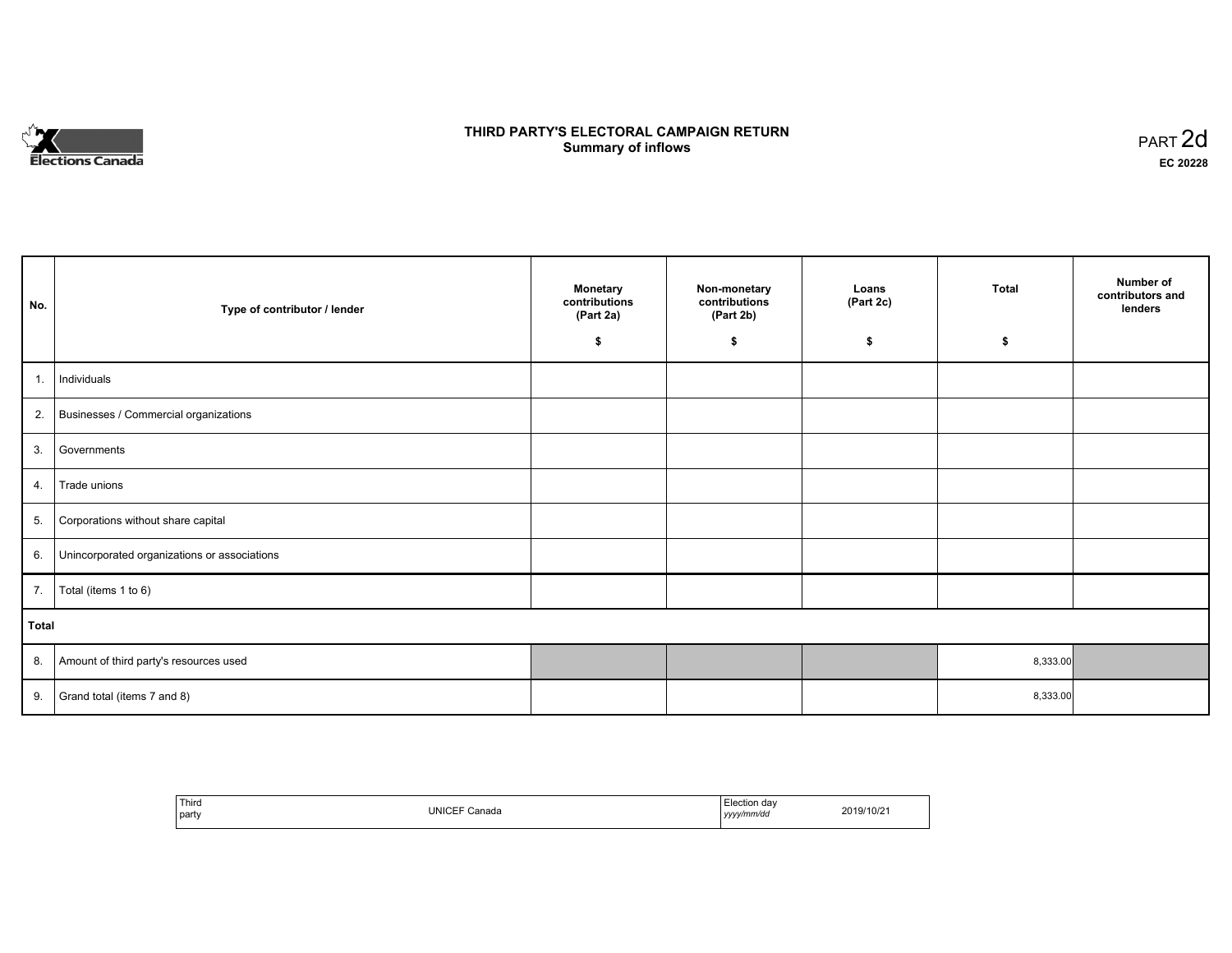

## **THIRD PARTY'S ELECTORAL CAMPAIGN RETURN Statement of expenses incurred for regulated activities that take place during the pre-election period**  *(Only applicable to a fixed-date general election)*

For a list of expense types, expense categories and expense subcategories, refer to Annex II in the Instructions.

| No.      | Date<br>incurred<br>yyyy/mm/dd | ED Code<br>(if applicable) | Supplier | <b>Expense type</b> | <b>Expense</b><br>category | Expense<br>subcategory | Starting date<br>of activity,<br>advertisement<br>or survey<br>yyyy/mm/dd | Ending date<br>of activity,<br>advertisement<br>or survey<br>yyyy/mm/dd | Place of activity or<br>advertisement        | <b>Expense amount</b><br>\$ |
|----------|--------------------------------|----------------------------|----------|---------------------|----------------------------|------------------------|---------------------------------------------------------------------------|-------------------------------------------------------------------------|----------------------------------------------|-----------------------------|
|          |                                |                            |          |                     |                            |                        |                                                                           |                                                                         |                                              |                             |
|          |                                |                            |          |                     |                            |                        |                                                                           |                                                                         |                                              |                             |
|          |                                |                            |          |                     |                            |                        |                                                                           |                                                                         |                                              |                             |
|          |                                |                            |          |                     |                            |                        |                                                                           |                                                                         |                                              |                             |
|          |                                |                            |          |                     |                            |                        |                                                                           |                                                                         |                                              |                             |
|          |                                |                            |          |                     |                            |                        |                                                                           |                                                                         |                                              |                             |
|          |                                |                            |          |                     |                            |                        |                                                                           |                                                                         |                                              |                             |
|          |                                |                            |          |                     |                            |                        |                                                                           |                                                                         |                                              |                             |
|          |                                |                            |          |                     |                            |                        |                                                                           |                                                                         |                                              |                             |
|          |                                |                            |          |                     |                            |                        |                                                                           |                                                                         |                                              |                             |
|          |                                |                            |          |                     |                            |                        |                                                                           |                                                                         |                                              |                             |
|          |                                |                            |          |                     |                            |                        |                                                                           |                                                                         |                                              |                             |
|          |                                |                            |          |                     |                            |                        |                                                                           |                                                                         |                                              |                             |
|          |                                |                            |          |                     |                            |                        |                                                                           |                                                                         |                                              |                             |
|          |                                |                            |          |                     |                            |                        |                                                                           |                                                                         |                                              |                             |
|          |                                |                            |          |                     |                            |                        |                                                                           |                                                                         |                                              |                             |
|          |                                |                            |          |                     |                            |                        |                                                                           |                                                                         |                                              |                             |
|          |                                |                            |          |                     |                            |                        |                                                                           |                                                                         | Totals carried forward from previous page \$ |                             |
| Total \$ |                                |                            |          |                     |                            |                        |                                                                           |                                                                         |                                              |                             |

| Third<br>UNICEF Canada<br>  party | Election day<br>2019/10/21<br>yyyy/mm/dd | Page |
|-----------------------------------|------------------------------------------|------|
|-----------------------------------|------------------------------------------|------|

PART 3a **EC 20228**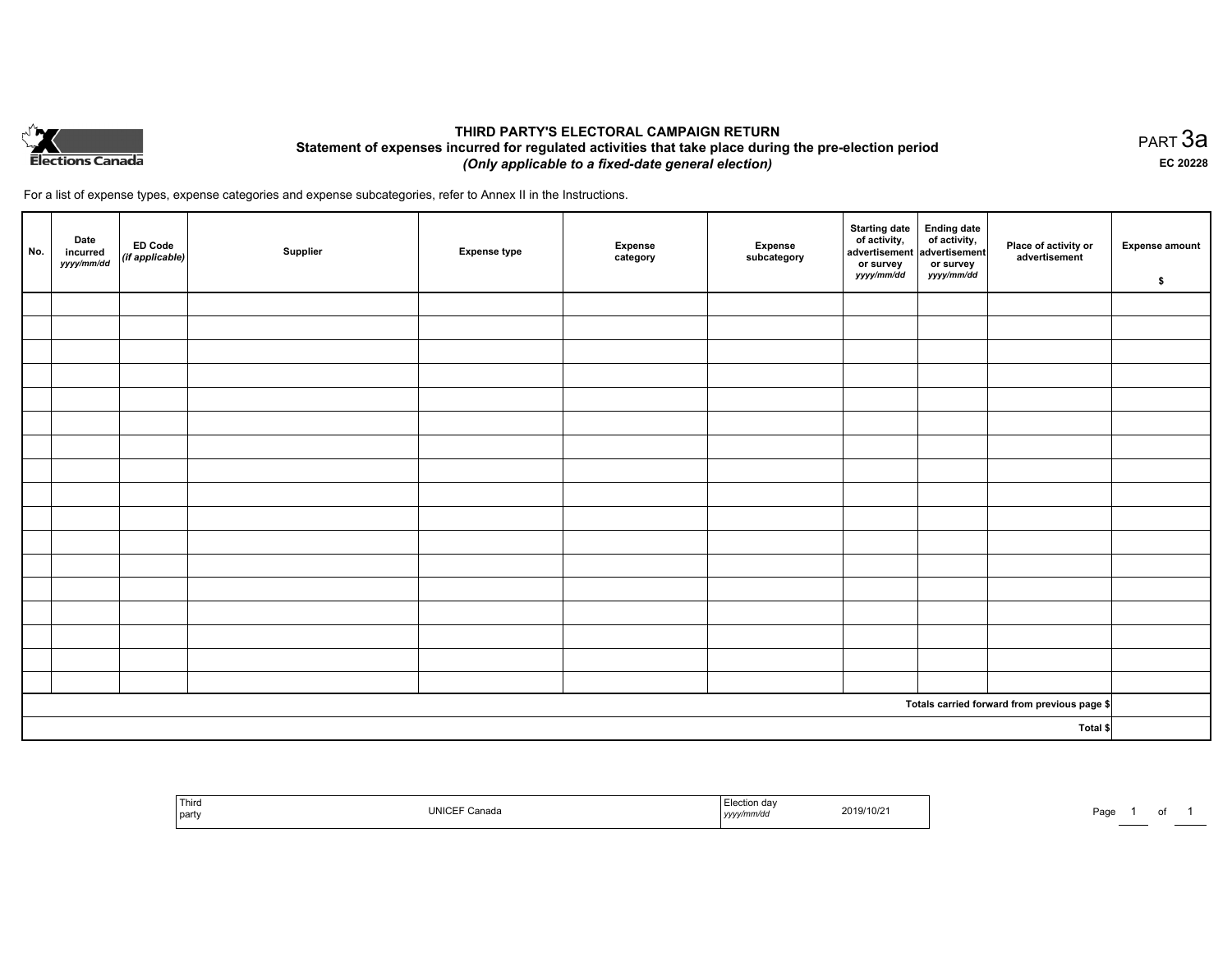

# **THIRD PARTY'S ELECTORAL CAMPAIGN RETURN Statement of expenses incurred for regulated activities that take place during the election period**<br>PART  $3\mathsf{b}$

**EC 20228**

For a list of expense types, expense categories and expense subcategories, refer to Annex II in the Instructions.

| No.            | Date<br>incurred<br>yyyy/mm/dd | <b>ED Code</b><br>(if applicable) | Supplier             | <b>Expense type</b>  | <b>Expense</b><br>category | <b>Expense</b><br>subcategory | <b>Starting date</b><br>of activity,<br>advertisement<br>or survey<br>yyyy/mm/dd | <b>Ending date</b><br>of activity,<br>advertisement<br>or survey<br>yyyy/mm/dd | Place of activity or<br>advertisement        | <b>Expense amount</b><br>s. |
|----------------|--------------------------------|-----------------------------------|----------------------|----------------------|----------------------------|-------------------------------|----------------------------------------------------------------------------------|--------------------------------------------------------------------------------|----------------------------------------------|-----------------------------|
|                | 2019/09/13                     |                                   | Fuse Insights        | Election Survey      | Election Survey            | Election Survey               | 2019/09/13                                                                       | 2019/09/18                                                                     | National                                     | 7,627.50                    |
| $\overline{2}$ | 2019/09/15                     |                                   | Twitter              | Election Advertising | Advertising                | Content Boosting              | 2019/09/04                                                                       | 2019/09/13                                                                     | National                                     | 130.06                      |
| 3              | 2019/09/22                     |                                   | Twitter              | Election Advertising | Advertising                | Content Boosting              | 2019/09/14                                                                       | 2019/09/20                                                                     | National                                     | 9.94                        |
| $\overline{4}$ | 2019/11/04                     |                                   | Facebook             | Election Advertising | Advertising                | Content Boosting              | 2019/10/01                                                                       | 2019/10/31                                                                     | National                                     | 322.55                      |
| 5              | 2019/09/11                     |                                   | <b>UNICEF Canada</b> | Election Advertising | Other                      | Remuneration (est,)           | 2019/09/11                                                                       | 2019/10/21                                                                     | National                                     | 486.75                      |
| 6              | 2019/09/11                     |                                   | <b>UNICEF Canada</b> | Election Advertising | Other                      | Rent & Lease (est,)           | 2019/09/11                                                                       | 2019/10/21                                                                     | National                                     | 121.47                      |
| $\overline{7}$ | 2019/09/11                     |                                   | UNICEF Canada        | Election Advertising | Other                      | Telephone, Internet (est,)    | 2019/09/11                                                                       | 2019/10/21                                                                     | National                                     | 60.74                       |
| 8              | 2019/09/11                     |                                   | UNICEF Canada        | Election Advertising | Other                      | Utilities (est,)              | 2019/09/11                                                                       | 2019/10/21                                                                     | National                                     | 60.74                       |
|                |                                |                                   |                      |                      |                            |                               |                                                                                  |                                                                                |                                              |                             |
|                |                                |                                   |                      |                      |                            |                               |                                                                                  |                                                                                |                                              |                             |
|                |                                |                                   |                      |                      |                            |                               |                                                                                  |                                                                                |                                              |                             |
|                |                                |                                   |                      |                      |                            |                               |                                                                                  |                                                                                |                                              |                             |
|                |                                |                                   |                      |                      |                            |                               |                                                                                  |                                                                                |                                              |                             |
|                |                                |                                   |                      |                      |                            |                               |                                                                                  |                                                                                |                                              |                             |
|                |                                |                                   |                      |                      |                            |                               |                                                                                  |                                                                                |                                              |                             |
|                |                                |                                   |                      |                      |                            |                               |                                                                                  |                                                                                |                                              |                             |
|                |                                |                                   |                      |                      |                            |                               |                                                                                  |                                                                                |                                              |                             |
|                |                                |                                   |                      |                      |                            |                               |                                                                                  |                                                                                | Totals carried forward from previous page \$ |                             |
| Total \$       |                                |                                   |                      |                      |                            |                               | 8,333.00                                                                         |                                                                                |                                              |                             |

| ≞lection dav<br>2019/10/21<br>∵mm⁄dc<br>,,,,, | <b>UNICE</b><br>Canada |
|-----------------------------------------------|------------------------|
|-----------------------------------------------|------------------------|